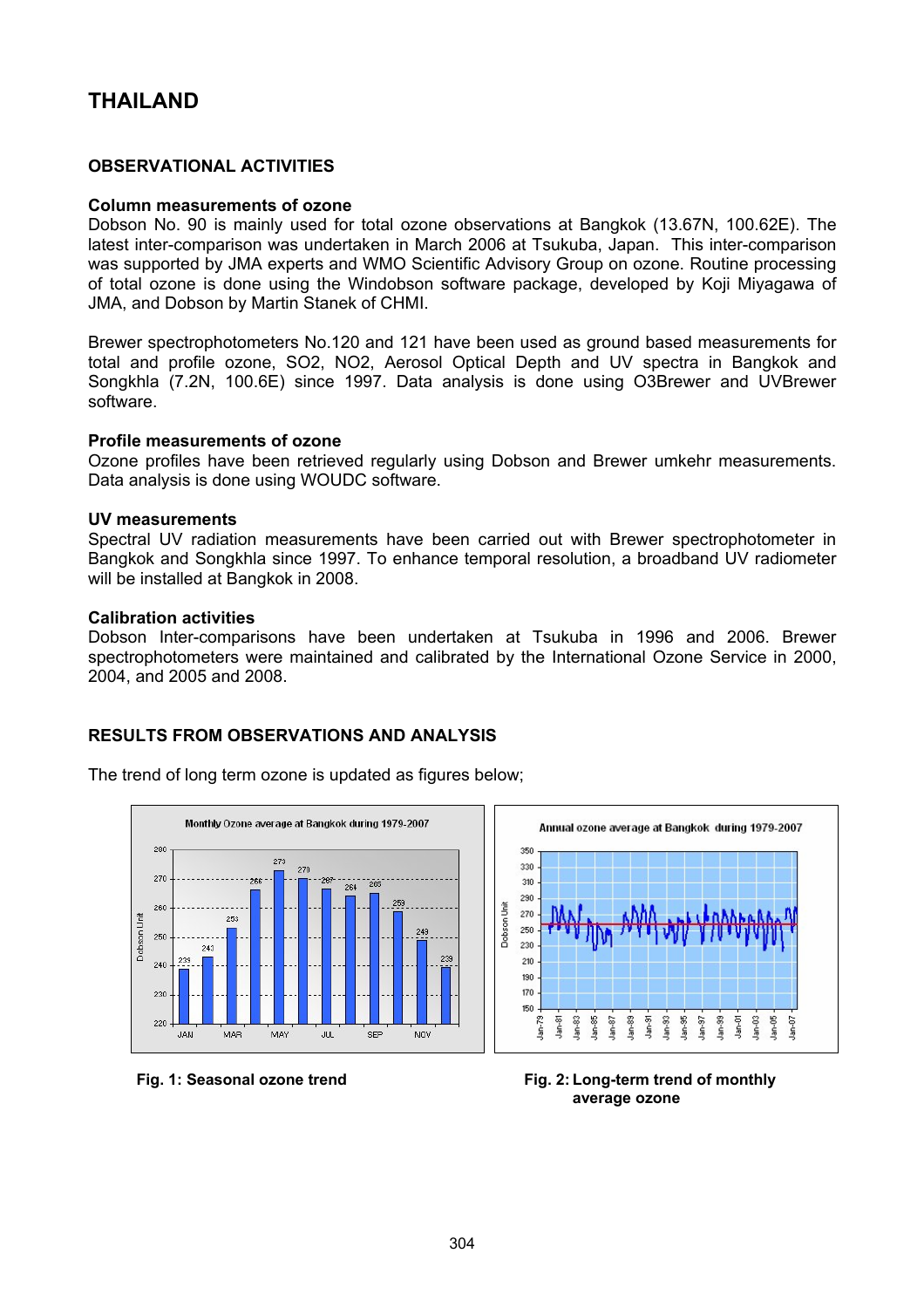

 **Fig. 3: Dobson Ozone profile, Mar 23 Fig. 4: Erythemal UV, Bangkok, on April 15, 2008** 

Ozone profiles obtained from Umkehr Dobson and Brewer measurements have been operated routinely and distributed to the public via internet.

UV index levels are normally extreme in mid-day over most of the country. UV indices usually range between 7 to 14.

# **THEORY, MODELLING, AND OTHER RESEARCH**

Daily ozone and UV index modeling and forecasting is in use today. However, there is on-going research on the relationship between ozone and its effects on UV radiation, cloud cover and aerosol properties. This research is supported by the Joint Graduate School of Energy and Environment, with the goal of improving modeling.

# **DISSEMINATION OF RESULTS**

## **Data reporting**

Ozone and UV data is deposited regularly to the WMO World Ozone and Ultraviolet Data Centre in Toronto. Solar radiation data is deposited regularly to the WMO World Radiation Data Centre in St. Petersburg.

# **Information to the public**

Ozone and UV radiation monitoring and forecasts are published via internet at [http://ozone.tmd.go.th](http://ozone.tmd.go.th/). An example forecast, from April 19, 2008, 12:00 is shown in Fig. 5.



**Fig. 5: A UV Index map.**